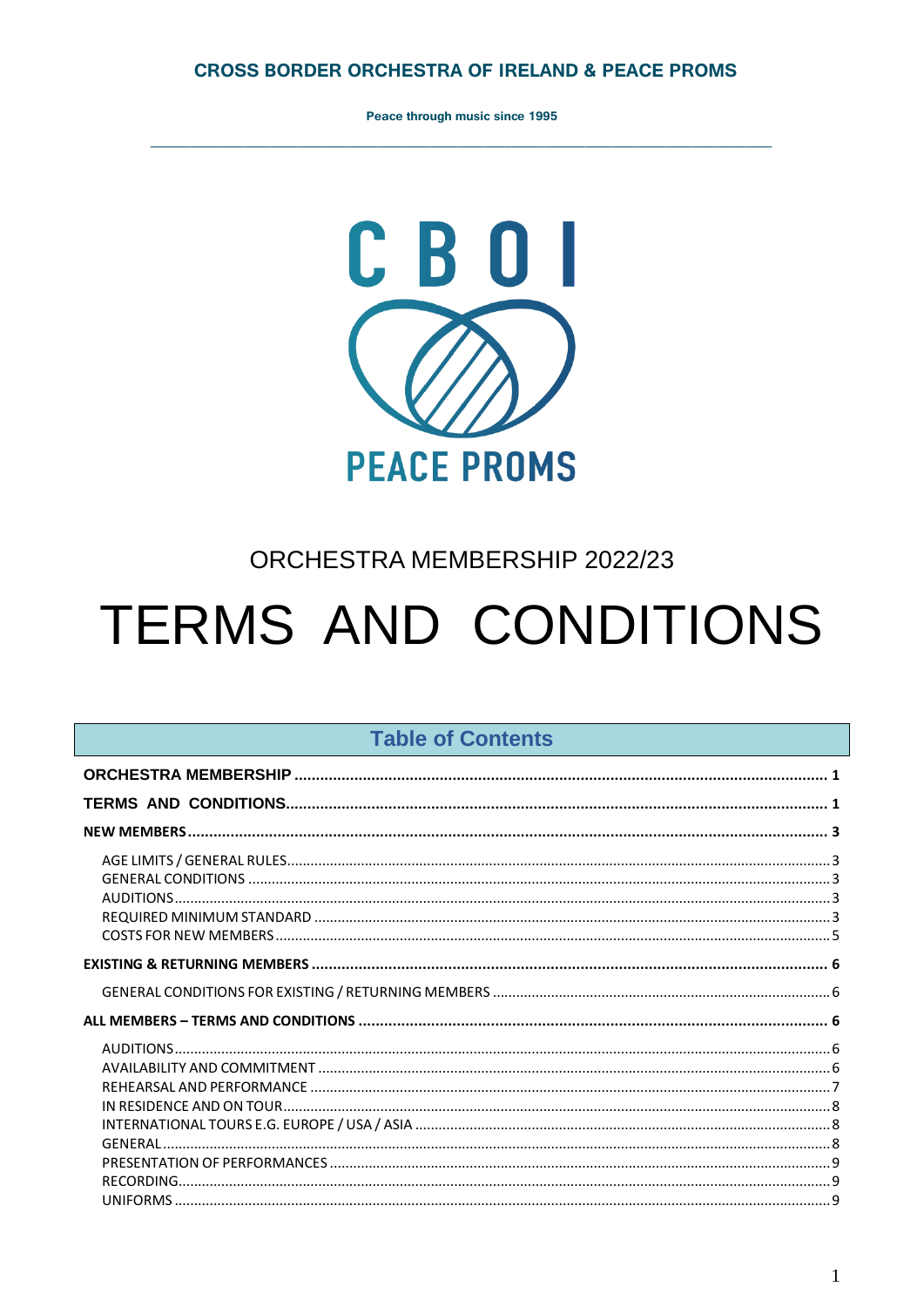**Peace through music since 1995 \_\_\_\_\_\_\_\_\_\_\_\_\_\_\_\_\_\_\_\_\_\_\_\_\_\_\_\_\_\_\_\_\_\_\_\_\_\_\_\_\_\_\_\_\_\_\_\_\_\_\_\_\_\_\_\_\_\_\_\_\_\_\_\_\_\_\_\_\_\_\_\_\_\_\_\_\_\_\_\_\_\_\_\_\_\_\_\_\_\_\_\_\_**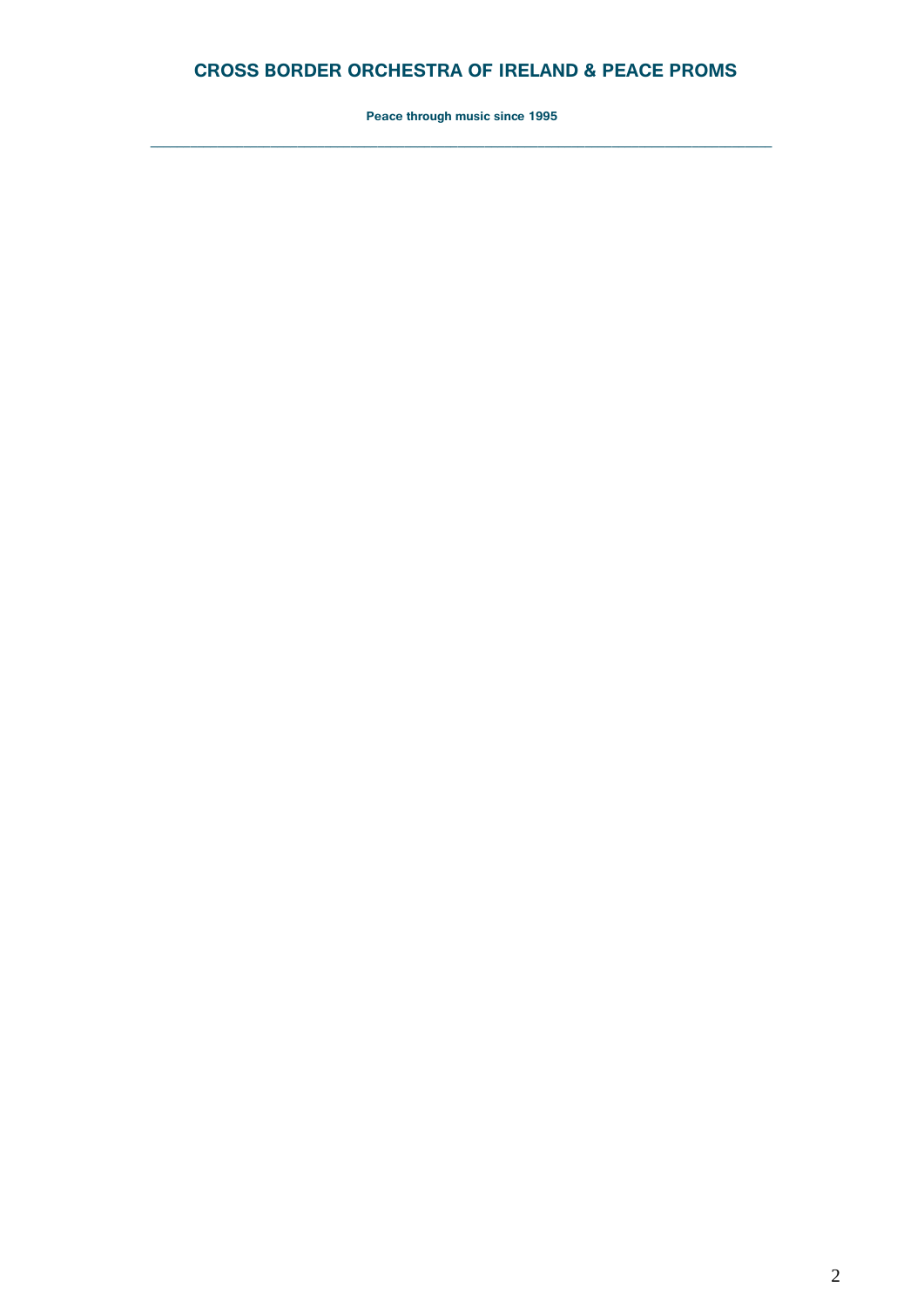**Peace through music since 1995 \_\_\_\_\_\_\_\_\_\_\_\_\_\_\_\_\_\_\_\_\_\_\_\_\_\_\_\_\_\_\_\_\_\_\_\_\_\_\_\_\_\_\_\_\_\_\_\_\_\_\_\_\_\_\_\_\_\_\_\_\_\_\_\_\_\_\_\_\_\_\_\_\_\_\_\_\_\_\_\_\_\_\_\_\_\_\_\_\_\_\_\_\_**

## **NEW MEMBERS**

#### **AGE LIMITS / GENERAL RULES**

- <span id="page-2-1"></span><span id="page-2-0"></span>• Applicants for CBOI must be 13 years of age by 1st January in the year of joining the CBOI.
- Adult members are for tour purposes considered to be those aged 21 years or over.
- CBOI also considers applications from accomplished adult musicians who would value the exceptional rehearsal and performance opportunities provided by the CBOI. All adult orchestral instrumentalists may apply.
- Applications must be made through our website[s www.cboi.ie](http://www.cboi.ie/) o[r www.peaceproms.com](http://www.peaceproms.com/)
- Applications for the new season close on the 30<sup>th</sup> June annually.

\*CBOI reserves the right of admission under all circumstances.

\*CBOI reserves the right to make exceptions to age limits and regulations.

#### **GENERAL CONDITIONS**

<span id="page-2-2"></span>Applicants who are offered a place in the CBOI, must:

- Read and accept all Conditions of Membership on the database
- Complete the Medical & Special Diet Forms on the database
- Upload your most recent exam results to the database
- Upload your passport to the database
- Pay the annual Administration Fee of  $€100$  ( $€150$  for families).

#### **AUDITIONS**

<span id="page-2-3"></span>There is no audition for *entry* to the CBOI. If applicants meet the minimum standard requirement (below), and can commit to the schedule of rehearsals and concerts, they will be offered a place if available. Once applicants have accepted their place, they will be auditioned by video submission or in person. This enables us to place applicants correctly within the orchestra.

AUDITION REQUIREMENT: Two contrasting pieces (preferably of contrasting tempo) at the appropriate level e.g. If you are auditing for 1<sup>st</sup> Violins, you should play two Grade 8 pieces.

| <b>OUTLINE SCHEDULE</b> | <b>DETIALS</b>                                                                                   | <b>VENUE</b>                       |
|-------------------------|--------------------------------------------------------------------------------------------------|------------------------------------|
| August                  | 5 day workshop                                                                                   | Workshops and rehearsals are held  |
| September to January    | Rehearsals on 3 Sundays per month from 12:30 to 4pm                                              | at Coláiste Chu Chulainn, Dundalk, |
|                         |                                                                                                  | Co. Louth.                         |
| Mid-January to Mid-     | 15 Arena concerts are held over 5 weekends (up to four                                           | RDS Dublin, SSE Arena Belfast,     |
| March                   | concerts per weekend including a matinee and evening                                             | M&S Bank Arena Liverpool, WIT      |
|                         | concert on Saturdays and Sundays).                                                               | Sports Arena, UL Sports Arena      |
| Mid-March - August      | Break to facilitate members doing College, A Level, GCSE, Leaving Cert and Junior Cert exams     |                                    |
| Mid-term breaks /       | If an international concert tour is planned, it will take place during mid-term breaks or school |                                    |
| school holidays         | holidays.                                                                                        |                                    |

<span id="page-2-4"></span>

| <b>REQUIRED MINIMUM STANDARD</b>                                                                                          |                                     |  |
|---------------------------------------------------------------------------------------------------------------------------|-------------------------------------|--|
| 1 <sup>st</sup> Violin, 1 <sup>st</sup> Flute, 1 <sup>st</sup> Oboe, 1 <sup>st</sup> Trumpet, 1 <sup>st</sup> Trombone    | Minimum requirement is Grade 8 with |  |
|                                                                                                                           | Honours from RIAM or ABRSM          |  |
| 2 <sup>nd</sup> Violin, 2 <sup>nd</sup> Flute, 2 <sup>nd</sup> , 2 <sup>nd</sup> Oboe, Trumpet, 2 <sup>nd</sup> Trombone, | Minimum requirement is Grade 5 with |  |
| 1 <sup>st</sup> Clarinet, 1 <sup>st</sup> Bassoon                                                                         | Honours from RIAM or ABRSM          |  |
| 3 <sup>rd</sup> Violin, 3 <sup>rd</sup> Trumpet, 3 <sup>rd</sup> Trombone, 2 <sup>nd</sup> Clarinet,                      | Minimum requirement is Grade 3 with |  |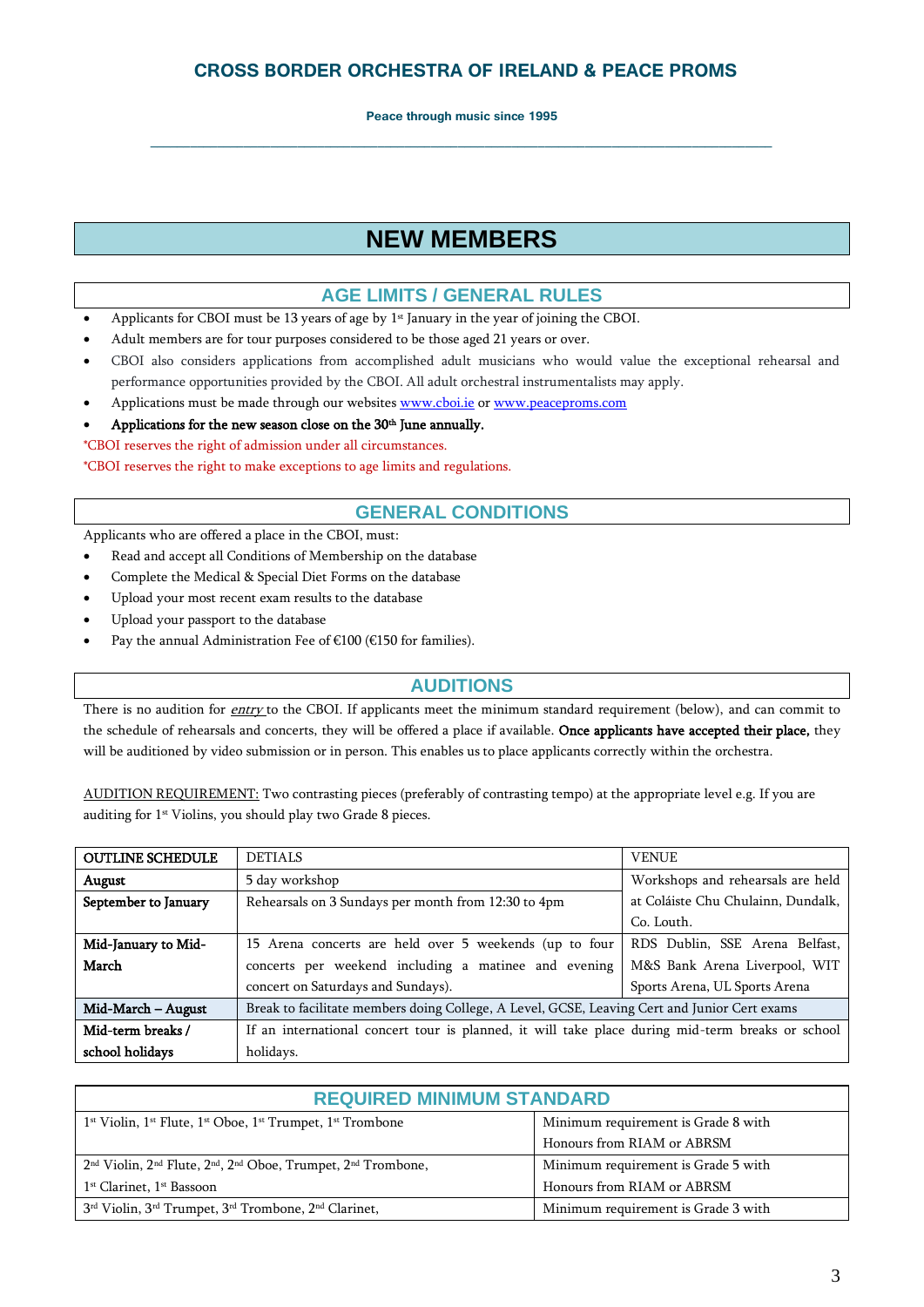## **Peace through music since 1995 \_\_\_\_\_\_\_\_\_\_\_\_\_\_\_\_\_\_\_\_\_\_\_\_\_\_\_\_\_\_\_\_\_\_\_\_\_\_\_\_\_\_\_\_\_\_\_\_\_\_\_\_\_\_\_\_\_\_\_\_\_\_\_\_\_\_\_\_\_\_\_\_\_\_\_\_\_\_\_\_\_\_\_\_\_\_\_\_\_\_\_\_\_**

| 2 <sup>nd</sup> Bassoon                                  | Honours from RIAM or ABRSM          |
|----------------------------------------------------------|-------------------------------------|
| Cello, Double Bass, Tuba, Saxophone, Percussion and Harp | Minimum requirement is Grade 3 with |
|                                                          | Honours from RIAM or ABRSM          |

\*CBOI reserves the right to make exceptions to minimum standard requirement.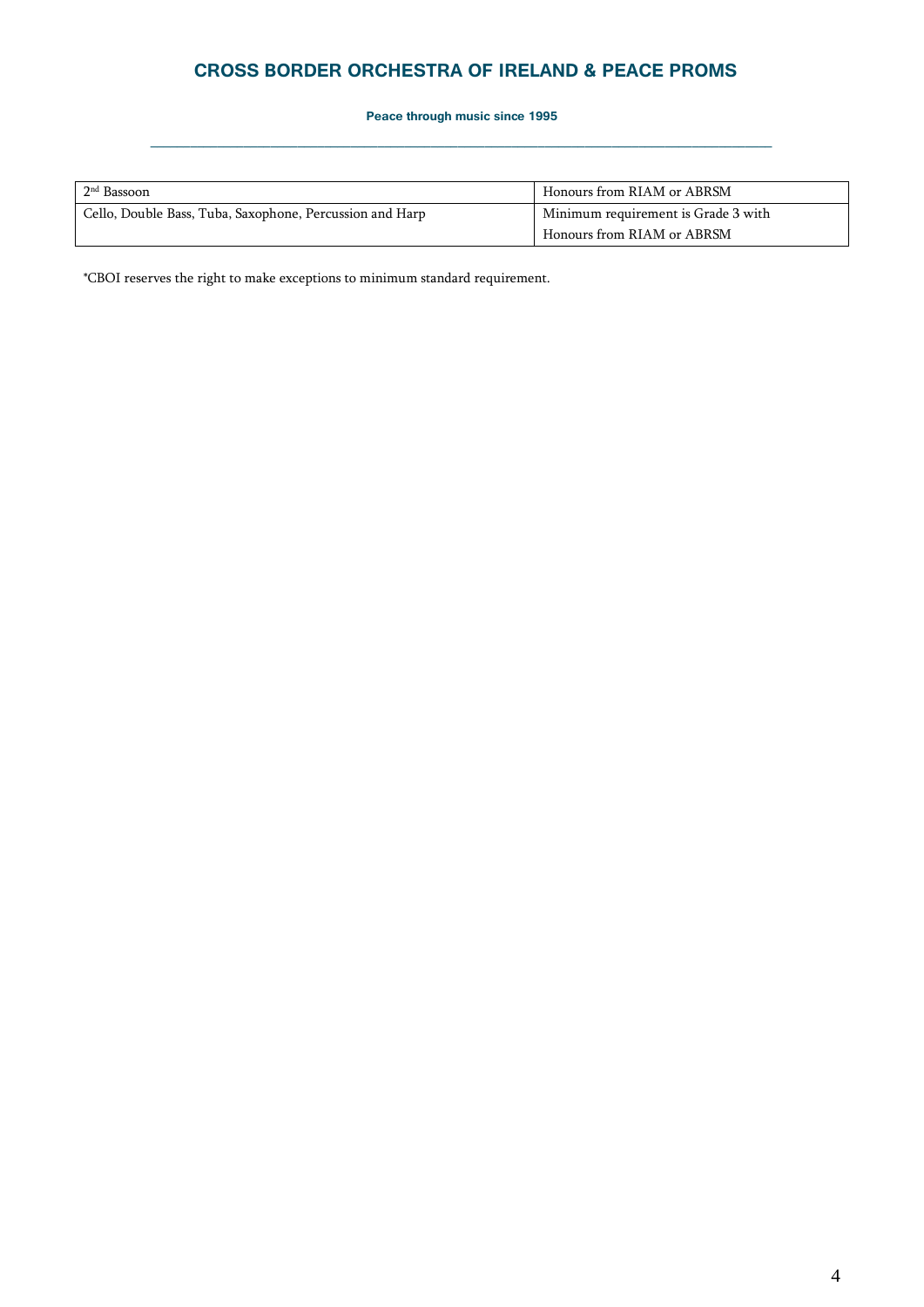## **Peace through music since 1995 \_\_\_\_\_\_\_\_\_\_\_\_\_\_\_\_\_\_\_\_\_\_\_\_\_\_\_\_\_\_\_\_\_\_\_\_\_\_\_\_\_\_\_\_\_\_\_\_\_\_\_\_\_\_\_\_\_\_\_\_\_\_\_\_\_\_\_\_\_\_\_\_\_\_\_\_\_\_\_\_\_\_\_\_\_\_\_\_\_\_\_\_\_**

## **COSTS FOR NEW MEMBERS**

- <span id="page-4-0"></span>• Tuition at all workshops and rehearsals is provided free of charge.
- The annual administration fee is €100 per member or €150 per family. Payable in advance of August workshop.
- Members pay all of their own costs in relation to orchestra uniform, and travel and subsistence for our annual Ireland/UK Peace Proms Tour. Costs include flights (Liverpool if applicable), coach transport, hotel accommodation and food. The total is approximately €500 per year. PLEAE NOTE: Members may choose to book everything through CBOI or they may make their own travel and subsistence arrangements.
- CBOI uniform approximate cost €80

## CBOI BANK ACCOUNT

BANK OF IRELAND: Clanbrassil St. Dundalk, Co. Louth ACCOUNT NAME: Cross Border Orchestra of Ireland Ltd ACCOUNT NO: 94558979 NATIONAL SORT CODE: 903365 IBAN NO: IE67BOFI90336594558979 SWIFT CODE: BOFIIE2D

\*Please state the name of the member on the transfer and details of the payment e.g. membership, IRE/UK Tour etc \*Please email proof of payment to [cboisharon@gmail.com](mailto:sorcha@cboi.ie)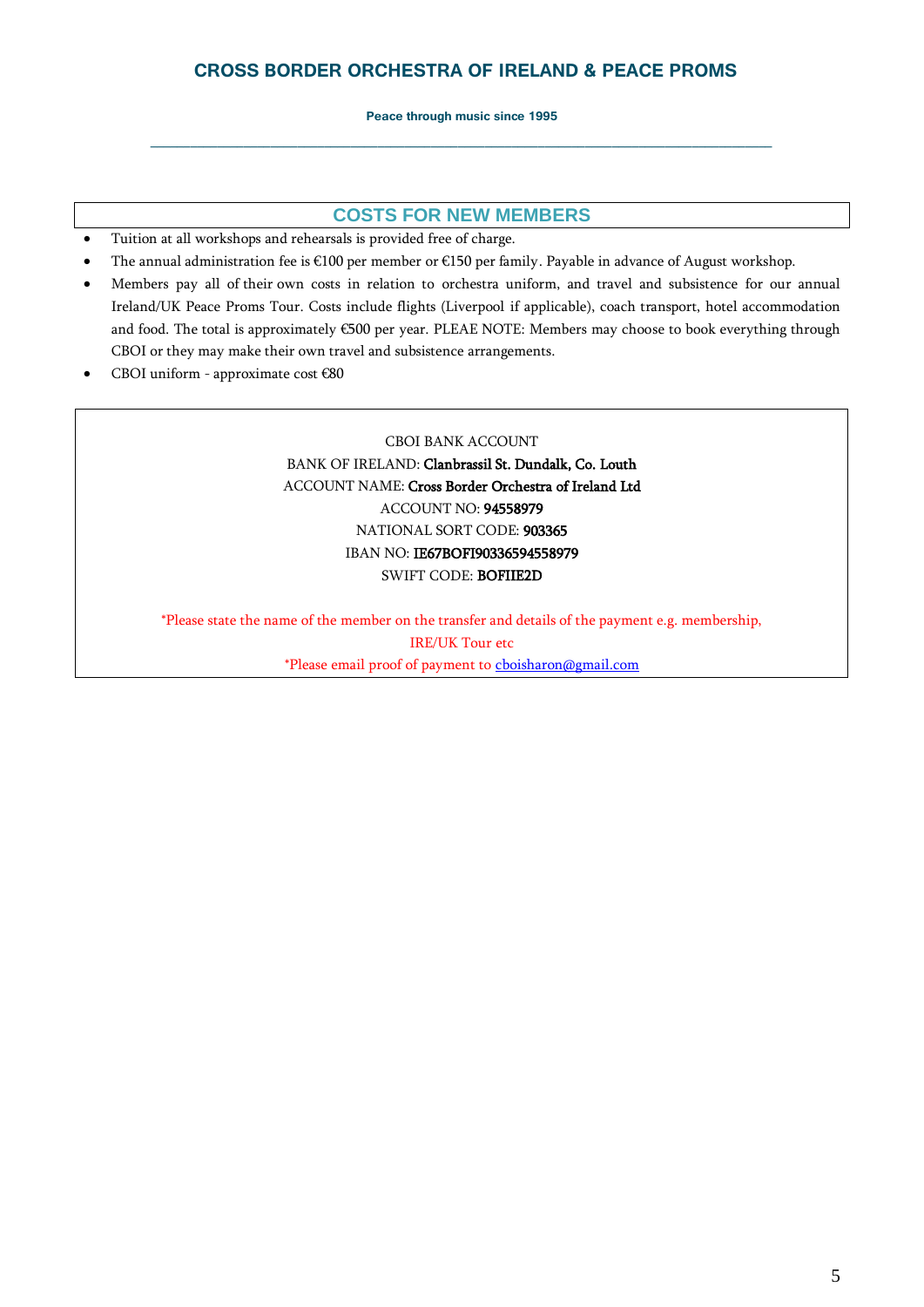**Peace through music since 1995 \_\_\_\_\_\_\_\_\_\_\_\_\_\_\_\_\_\_\_\_\_\_\_\_\_\_\_\_\_\_\_\_\_\_\_\_\_\_\_\_\_\_\_\_\_\_\_\_\_\_\_\_\_\_\_\_\_\_\_\_\_\_\_\_\_\_\_\_\_\_\_\_\_\_\_\_\_\_\_\_\_\_\_\_\_\_\_\_\_\_\_\_\_**

# **EXISTING & RETURNING MEMBERS**

#### **GENERAL CONDITIONS FOR EXISTING / RETURNING MEMBERS**

<span id="page-5-1"></span><span id="page-5-0"></span>All existing / returning members must re-apply / re-register for every season through our database. Members should:

- Re-apply / re- register on the database in advance of the August workshop
- Pay your Annual Subscription of €100 per person or €150 per family by bank transfer in advance of the August workshop
- Read and accept all Conditions of Membership on the database
- Complete the Medical & Special Diet Forms on the database
- Upload your most recent exam results to the database
- Upload your passport if necessary to the database
- <span id="page-5-2"></span>Pay your IRE/UK Tour costs in advance of the August workshop

# **ALL MEMBERS – TERMS AND CONDITIONS**

#### **AUDITIONS**

- <span id="page-5-3"></span>• Ordinarily, there is no audition for entry to the CBOI. However, if there are an exceptional number of applicants for places in a particular section, applicants/re-applicants/existing members may be auditioned and places awarded accordingly.
- Once applicants have accepted their place in CBOI, they will be auditioned by video submission or in person. This enables us to place applicants correctly within the orchestra. AUDITION REQUIREMENT: Two contrasting pieces (preferably of contrasting tempo) at the appropriate level e.g. If you are auditing for 1<sup>st</sup> Violins, you should play two Grade 8 pieces.
- Members may be auditioned at intervals to ensure they are placed correctly within the Orchestra. These auditions will take place in order to ensure balance in orchestral sections. Members will be notified if these auditions are taking place.
- New, returning, existing members may be auditioned prior to international tours.
- Any attempt to influence the outcome of auditions will disqualify the applicant.
- If a new leader is being appointed, members of the violin sections may audition.
- Leaders are ordinarily appointed for one season in the first instance. \*The CBOI reserves the right to make exceptions to this rule

#### **AVAILABILITY AND COMMITMENT**

<span id="page-5-4"></span>The strength of the CBOI for has been in the dedication and commitment of our members and families, this is something we value greatly and must strive to maintain. We congratulate the huge number of our members who have 100% attendance at all rehearsals, workshops and concerts each year! This has resulted in the extremely high performance standard of our Orchestra.

- Players will not receive permission to be absent on any day or for any part of a rehearsal, workshop, course or tour.
- Orchestra members are given ample notification of the schedule of rehearsals, workshops and concerts, including rehearsals on the day of a concert. CBOI reserves the right to make changes to dates if necessary. Players are asked to carefully consider the schedule before confirming their availability.
- Members who have 4 absences from rehearsals / performances / workshops, without relevant medical certification will lose their place in the CBOI.
- If you miss more than 1 hour of a rehearsal/workshop or performance, this is deemed an absence.
- If players cannot commit to the full schedule of rehearsals, workshops, performances and tours, they should not apply to join/re-join the CBOI.
- Members who break their commitment, may lose their place in the CBOI permanently.
- SPECIAL CONCESSIONS 1 Members in a Senior Exam Year: All members are expected to participate in every concert without exception. However, if you are in a **SENIOR EXAM YEAR**, and feel you need a slightly reduced rehearsal schedule, please contact us directly, in advance of the New Season. We will try to facilitate you as best we can. If we do not hear from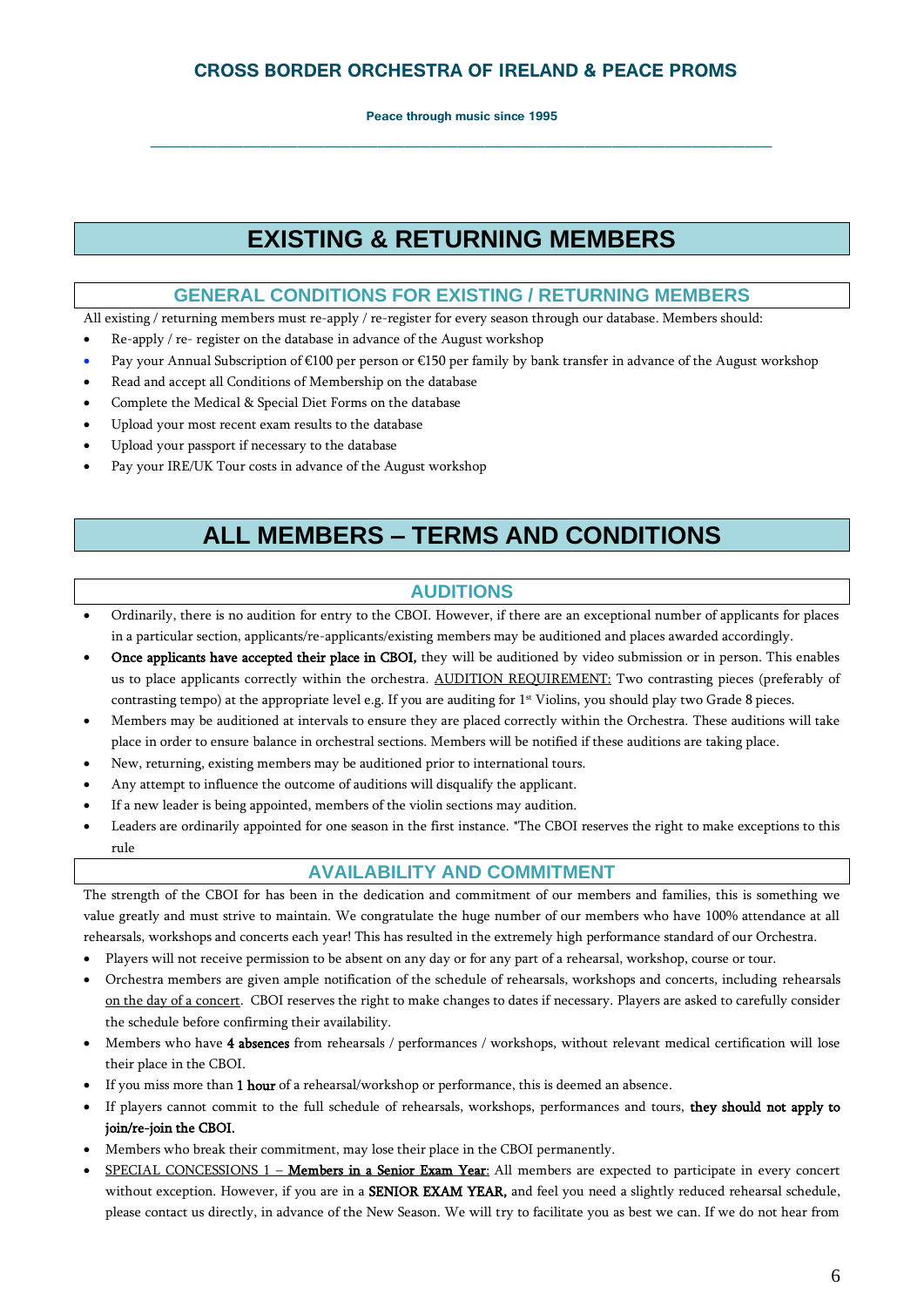## **Peace through music since 1995 \_\_\_\_\_\_\_\_\_\_\_\_\_\_\_\_\_\_\_\_\_\_\_\_\_\_\_\_\_\_\_\_\_\_\_\_\_\_\_\_\_\_\_\_\_\_\_\_\_\_\_\_\_\_\_\_\_\_\_\_\_\_\_\_\_\_\_\_\_\_\_\_\_\_\_\_\_\_\_\_\_\_\_\_\_\_\_\_\_\_\_\_\_**

you in advance of the New Season, we will presume you have considered the schedule and are able to fully commit to all workshops, rehearsals, concerts and concert tours.

- SPECIAL CONCESSION 2 Musicians Who Have Been a Member of CBOI For 10 Years or More: Musicians who have been fully committed members of the CBOI for 10 years or more and who have extenuating circumstances but wish to remain in the CBOI, may request a slightly reduced rehearsal schedule. These members should contact us directly in advance of the New Season. These members must commit to the full performance schedule.
- SPECIAL CONCSEEION 3 International Members / Members Studying Abroad: Musicians who have been fully committed members of the CBOI and who are studying abroad but wish to remain in the CBOI, may request a reduced rehearsal schedule but should aim to attend at least 1 rehearsal per month. These members should contact us directly in advance of the New Season. These members must commit to the full performance schedule. \* Special arrangements to join rehearsals via zoom can be made for International Members / Members Studying Abroad.
- SPECIAL CONCESSION 4 Adult Members: The CBOI accepts members from all over Ireland and Northern Ireland. Although the majority of members are between the ages of 13 and 24years, we also consider applications from accomplished adults who would value the exceptional rehearsal and performance opportunities provided by the CBOI. All adult orchestral instrumentalists may apply. New applicants should be in a position to join from August of each year. The CBOI reserve the right the make exceptions in all cases.

#### **PROTOCOL FOR UNAVOIDABLE ABSENCES: Details must be sent in advance, giving as must notice as possible to [cboisharon@gmail.com](mailto:cboisharon@gmail.com) Pease include your reason for absence and a Doctor's Certificate where appropriate.**

### **REHEARSAL AND PERFORMANCE**

- <span id="page-6-0"></span>• Members must accept rules concerning group discipline while under rehearsal and performance or in residence. These are based on common sense, safety, consideration for others and the requirements of performance.
- Members perform in public as members of the orchestras at the discretion of the CBOI. Where they are not up to standard for any reason during the courses, they may be sent home. The decision of the management will be final.
- Mobile phones must be fully switched off during all rehearsals and should never be brought on stage.
- High caffeine drinks like Red Bull, Monster etc are completely banned. Soft drinks and sweets are banned during rehearsals and performances and intake should be very limited at all other times.
- Players must have their music printed off, in order inside a protective folder and bring a soft pencil for marking music and erasers at every rehearsal.
- The policy of the CBOI is to conduct closed rehearsals. No-one is permitted to attend rehearsals without invitation. CBOI will ask anyone without an invitation to leave.
- All players are expected to be able to work during rehearsals and to perform to the highest level.

#### All Members must:

- Sign a registration book/sheet on arrival at rehearsals/concerts/events
- Always make sure a member of staff is informed if they are unable to attend an individual rehearsal/event or will be late\* for any reason.
- Submit forms for CBOI membership/medical information/dietary information etc. which have been signed by their parents/carers to the office by the relevant deadline in advance of attending rehearsals/events
- Be aware of the physical boundaries of the property where the rehearsal/workshop takes place and never leave them without permission from a member of staff during the course. At rehearsal workshops at break times there is the opportunity to for members to go to the local shop. This is unsupervised and members who have permission to go are advised to go in pairs. Parents who do not want their child to go to the shops may opt out of this activity by advising CBOI Management in writing.
- Not consume alcohol, drugs or smoke while participating at rehearsals and on tour, in keeping with civil law
- Not engage in rough play
- Not use inappropriate language
- \* Any more than an hour late to rehearsal, will be considered as an absence.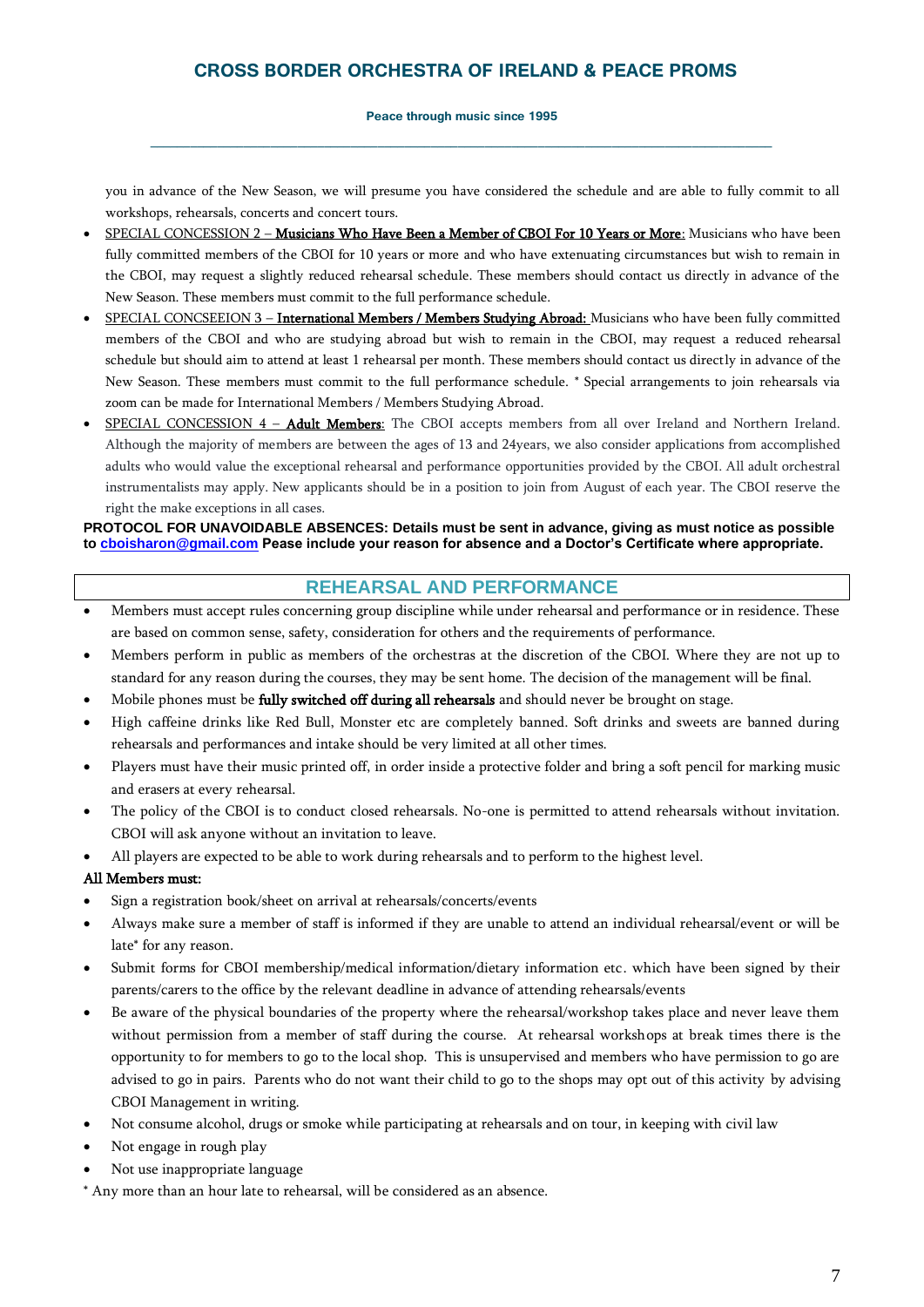## **Peace through music since 1995 \_\_\_\_\_\_\_\_\_\_\_\_\_\_\_\_\_\_\_\_\_\_\_\_\_\_\_\_\_\_\_\_\_\_\_\_\_\_\_\_\_\_\_\_\_\_\_\_\_\_\_\_\_\_\_\_\_\_\_\_\_\_\_\_\_\_\_\_\_\_\_\_\_\_\_\_\_\_\_\_\_\_\_\_\_\_\_\_\_\_\_\_\_**

#### **IN RESIDENCE AND ON TOUR**

- <span id="page-7-0"></span>• Members may not leave rehearsal, workshop or concert venues without permission. At rehearsal workshops at break times there is the opportunity to for members to go to the local shop. This is unsupervised and members who have permission to go are advised to go in pairs. Parents who do not want their child to go to the shops may opt out of this activity by advising CBOI Management in writing.
- Damage caused to property whether in residence during rehearsal periods or on tour must be paid for by those responsible.
- Members are not allowed to change bedrooms without permission for security reasons.
- Member Under 21 are **NOT** permitted to consume Alcohol or frequent the residence bar. Members Under 21 on tour must be in their own bedroom at the designated time each evening.
- Members must adhere strictly to tour / workshop itineraries and may not deviate without sanction from CBOI management.
- Quiet must be observed in bedrooms after midnight in public and private accommodation in order to allow others who are asleep or who wish to sleep to rest undisturbed.
- No member under 21 years is allowed to leave the designated hotel of residence while on tour without written permission from their parents. Permission must be pre-agreed with CBOI Manager before the commencement of the tour.
- Members not staying in the same hotel accommodation as the rest of the group, are not permitted to frequent the residence bar of said hotel, or to visit rooms of other Orchestra Members.

#### **INTERNATIONAL TOURS E.G. EUROPE / USA / ASIA** (EXCLUDING ANNUAL IRE/UK PEACE PROMS TOUR)

- <span id="page-7-1"></span>Everybody participating in an international tour **must travel with, and stay with the group in the group at all times**.
- Members may not make individual arrangements for international tours as this would make the tours logistically impossible and would compromise safety.
- Parents who wish to travel to see international concerts, are very welcome, but must make your own arrangements. Please bring all your relatives and friends to concerts however, we would ask you not to treat Concert Tours as a family holiday.
- Parents are asked to avoid making arrangements to meet with your Son/Daughter during the tour.
- Parents may wish to stay on in the US after the tour with their Son/Daughter. Adult members may also wish to stay on after the tour. We are happy to facilitate this arrangement.
- In exceptional circumstances, e.g. where Parents want their Son/Daughter to meet a relative who has travelled to the concert; this can be allowed but ONLY with PRIOR WRITTEN notice.

#### **GENERAL**

- <span id="page-7-2"></span>• Members participate in CBOI workshops, courses and tours at their own risk. Parents / guardians of players under 18 and adult members (those over 18) must arrange that instruments are insured under all circumstances including travel.
- Players should not bring valuables to workshops or on tour and should name personal property.
- Parents/guardians of players under 18 and adult players must ensure that instruments are packed in appropriate hard cases. Gig bags are not acceptable. Cellos must be brought on courses in hard cases.
- On tour, members are expected to use transport provided otherwise the CBOI is not responsible for transport arrangements.
- Members who need glasses to read music must carry spare glasses.
- Administration fees and tour fees are non-refundable except in the cases of certified medical illness. The amount refunded is at the discretion of the CBOI.
- Members of the CBOI Under 21 years, may not purchase or consume alcohol or un-prescribed drugs at any time.
- No member may bring alcohol or un-prescribed drugs into buses, bedrooms, rehearsal, residential or concert venues.
- Anything that may be considered a danger to the health and safety of others may not be brought on course/tour.